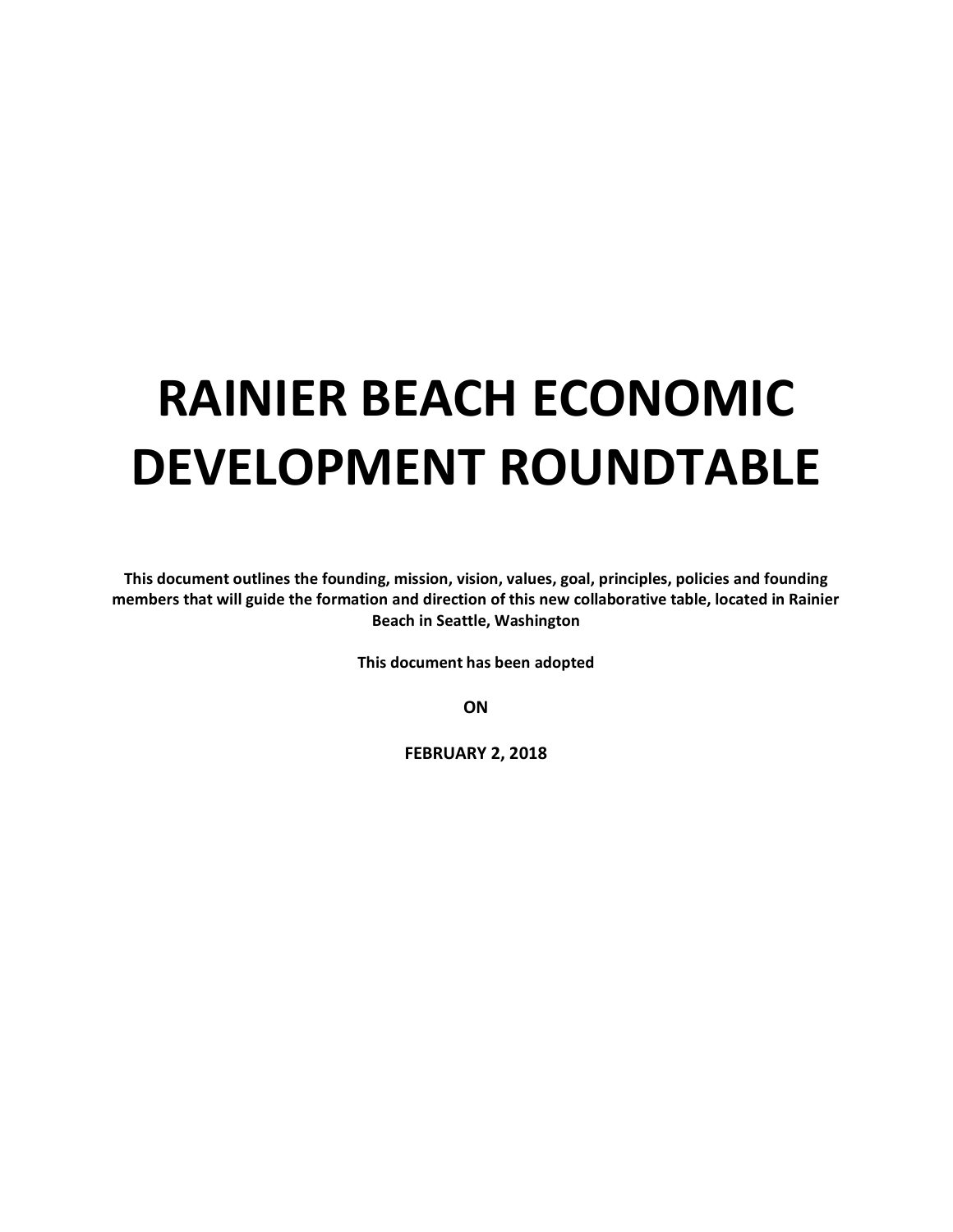# **GROUP NAME**

Rainier Beach Economic Development Roundtable (RBEDR).

#### **BACKGROUND**

At the forefront of this effort is the deep belief and conviction that Rainier Beach is a vibrant community rich with culture, diversity and committed residents. Building off of previous economic development work in the neighborhood, the overarching goal of this effort is to continue the process of aligning the many cultural, organizational and physical resources that Rainier Beach enjoys so that it can continue to be:

- A place for everyone
- A place for lifelong learning
- A place for growing food to develop healthy industry
- A beautiful, safe place

## **DEFINITION OF ECONOMIC DEVELOPMENT**

Economic development is an ongoing community effort to improve the local economy and quality of life by building the area's capacity to respond to and influence economic change. This includes sustainable increases in the prosperity of individuals, businesses and resources to increase the overall well being of the neighborhood.

#### **VISION**

Rainier Beach is an inclusive, culturally diverse community with a thriving, equitable local economy, responding to and influencing economic change for the benefit of all.

#### **MISSION**

We exist to support the local economy of Rainier Beach by strengthening existing partnerships and facilitating equitable collaboration for mutual benefit and success.

## **VALUES**

- **1) Equity**
- **2) Diversity** Culturally, Socially, Economically
- **3) Sustainability** Environmentally, Economically, Thriving in Place
- **4) Connection** Engaging, Listening, Learning, Collaborating, Being Flexible
- **5) Action** Innovating, Responding, Persevering

## **GEOGRAPHIC AREA**

Rainier Beach is a neighborhood in Seattle, Washington, and its boundaries generally extend from Rose Street to the north, Fletcher Street to the south, Martin Luther King, Jr. Way to the west, and Seward Park Avenue S to the east. As part of the Phase I community outreach process delineated in the 2014 Neighborhood Plan, the urban village boundaries were expanded to include a "panhandle" for all properties facing Rainier Avenue from Rose Street to Holly Street.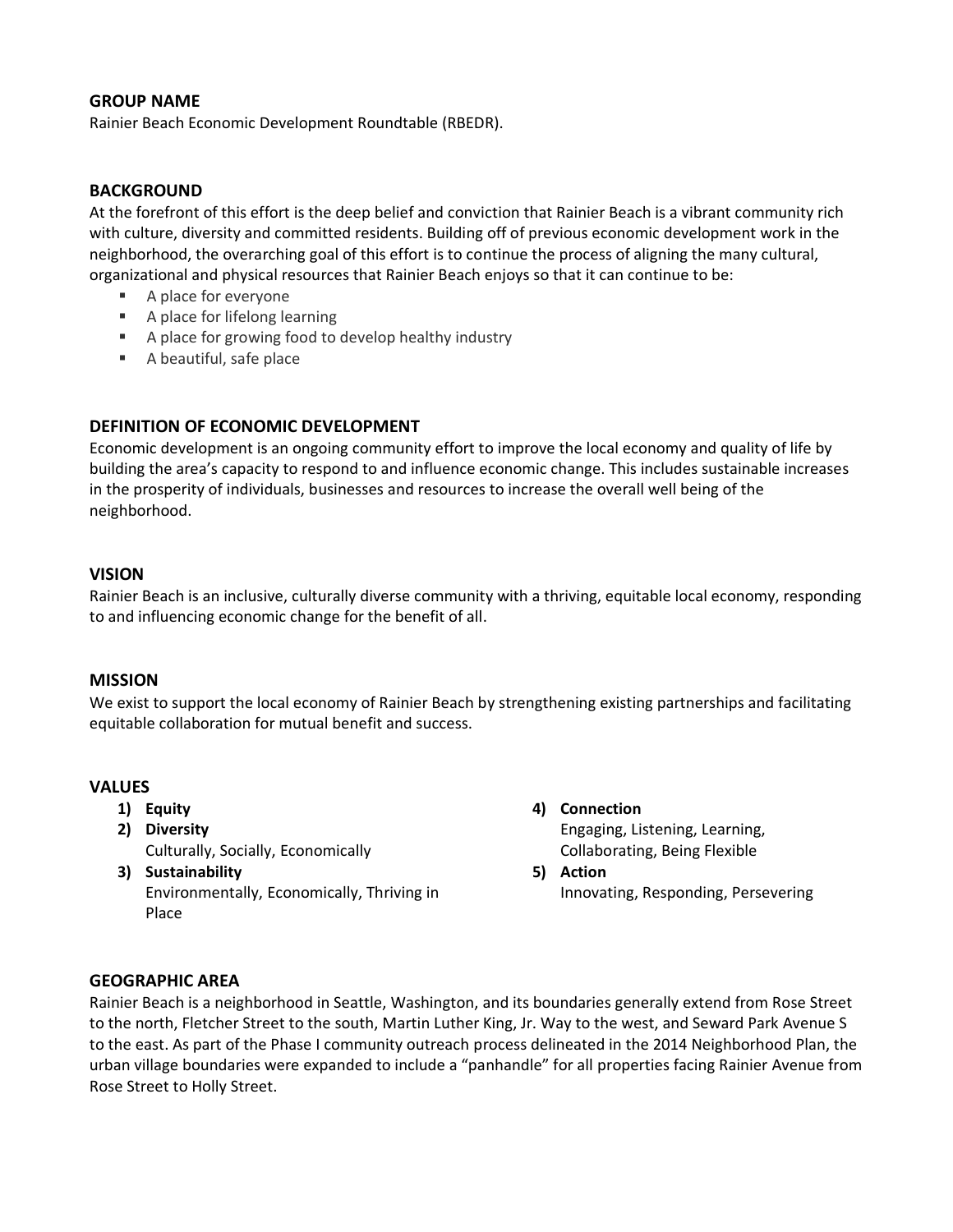# **FOUNDING MEMBERS:**

This effort has engaged a broad range of organizational partners.

#### **Equity Alliance of Washington**

Equity Alliance of Washington (formerly the Washington Housing Equity Alliance) develops culturally appropriate housing that includes culturally-infused services that address present needs and future goals of residents, while working toward economic development and job creation.

#### **HomeSight**

HomeSight promotes social and economic equity to preserve and enhance economically and culturally diverse communities through affordable home ownership, business development, and community advocacy.

#### **Life Enrichment Group**

Life Enrichment Group provides guidance and support to youth and families through positive channels of education, performing arts, and mentorship.

#### **Puget Sound Sage**

Puget Sound Sage is building communities where all families thrive. Using a combination of research, policy, leadership development, and civic engagement, Puget Sound Sage is creating equitable and sustainable solutions for some of the region's most pressing problems.

#### **Rainier Beach Action Coalition (RBAC)**

RBAC is a grassroots neighborhood development action coalition devoted to implementing neighborhood responsiveness, renewal and development, focusing specifically on the implementation of the Rainier Beach Neighborhood Plan Update.

## **Rainier Beach: A Beautiful Safe Place for Youth**

Rainier Beach: A Beautiful Safe Place for Youth is an innovative, community-led violence prevention initiative to reduce youth victimization and crime and to improve relations with youth, police and the community.

## **Rainier Beach Community Club**

The Rainier Beach Community Club enhances and maintains the quality of life for residents of the Rainier Beach Community through social, civic, and service activities.

#### **Rainier Beach Merchants Association**

The Rainier Beach Merchants Association promotes equitable economic development in our neighborhood, advocates for and advances all business, professional, civic and cultural interests, and the quality of life in the Rainier Beach community.

## **Rainier Valley Community Development Fund**

Rainier Valley Community Development Fund is a self-sustaining, community-controlled financial institution that preserves and strengthens cultural diversity, long-term livability, and economic opportunity for Rainier Valley residents, businesses and institutions.

## **SouthEast Effective Development**

SouthEast Effective Development is improving the quality of life in Southeast Seattle by creating partnerships and inspiring investments in housing, arts and economic development - with a special focus on residents with fewer opportunities and resources.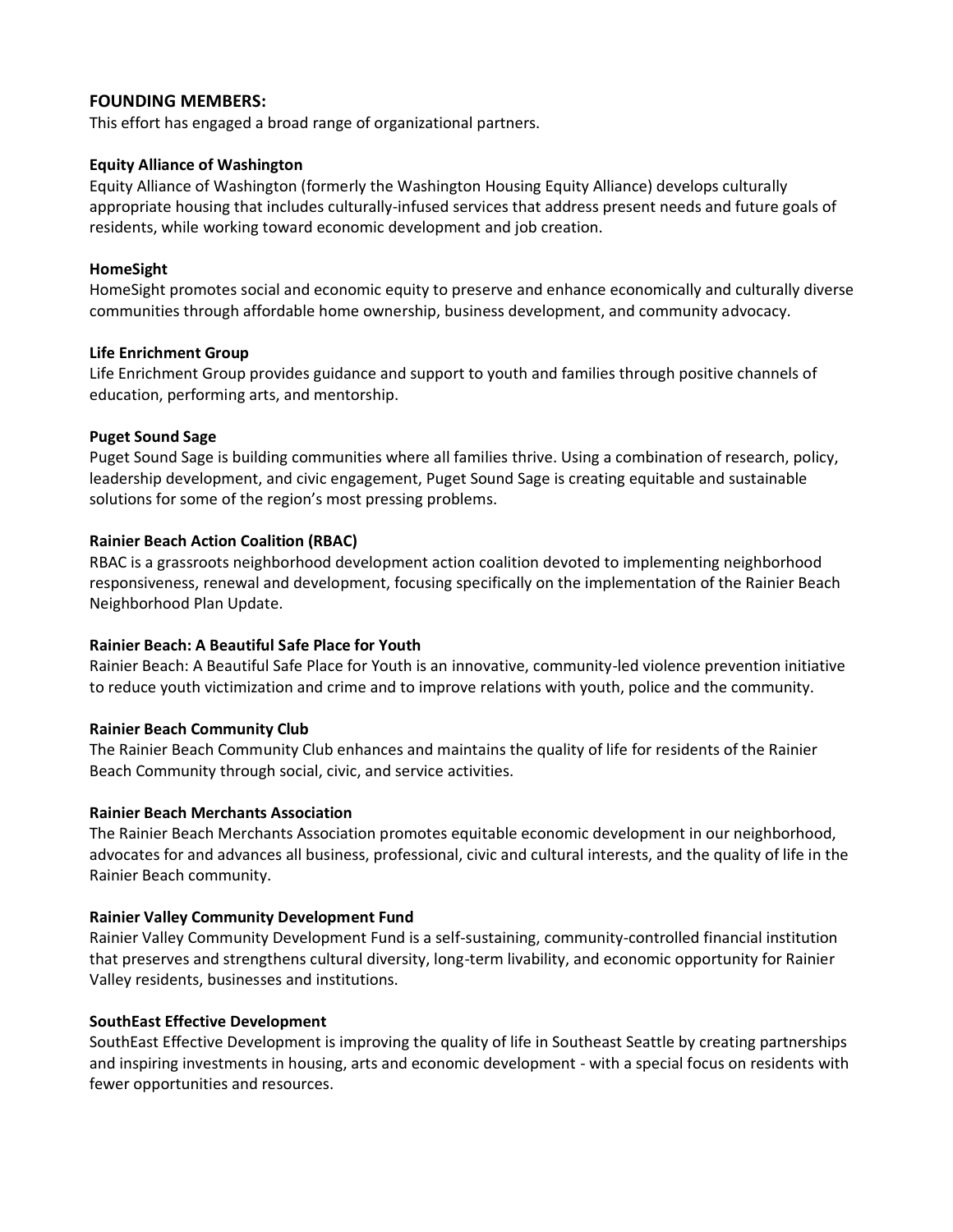# **Urban Impact**

Urban Impact is partnering with families and communities to break the cycle of social, material, and spiritual poverty, with a vision of all families being reconciled with God, and everyone is engaged and thriving in community.

# **PROJECT DURATION**

The RBEDR is a collaborative roundtable, which exists to support the ongoing work of its membership in the community. As such, the RBEDR will be a standing organization as long as needed.

It has been convened in response to a community economic planning process that began with the Rainier Beach Neighborhood Plan Update that was developed in 2012, a plan that updated the original plan created in 1999. The Rainier Beach Action Coalition and Rainier Beach Merchants Association have been core partners in this work, as well as a number of other community-based organizations and individuals, many of whom are named above.

# **PROJECT SCOPE**

The overall neighborhood economic development goals the RBEDR intends to support follow. These goals share an overarching purpose that binds them together: as economic development in Rainier Beach flourishes, long-term residents will have viable options to continue to thrive in place and meaningful contribute to the evolution of the community.

## Lifelong Learning

Rainier Beach is home to public and private educational institutions, with the capacity to provide formal and informal education to all 5,000 residents. Situated in the nation's most diverse zip code, Rainier Beach residents represent an amazing wealth of cultural experiences. By intentionally welcoming the community into the schools, both the schools and the neighborhood can be uplifted.

- 1) Successful education for all children
- 2) Job training and related activities

## Growing Food to Develop Healthy Industry

Rainier Beach has a unique opportunity to combine its urban farms and light industrial zone to become a hub of food and agricultural production.

- 1) The creation of Jobs within the Food System
- 2) Rainier Beach is the center for farm product innovation for the future economy

## A Place for Everyone

Rainier Beach residents, long-term and new, will have access to safe, healthy and affordable housing; access to transit; and a variety of vibrant commercial centers.

- 1) Strong and stable cultural districts/revitalized business core
- 2) Retain and grow neighborhood businesses
- 3) Entrepreneurship
- 4) Family wealth creation
- 5) Redevelopment that creates permanent, well-paying jobs
- 6) Linkages/transit connections to business district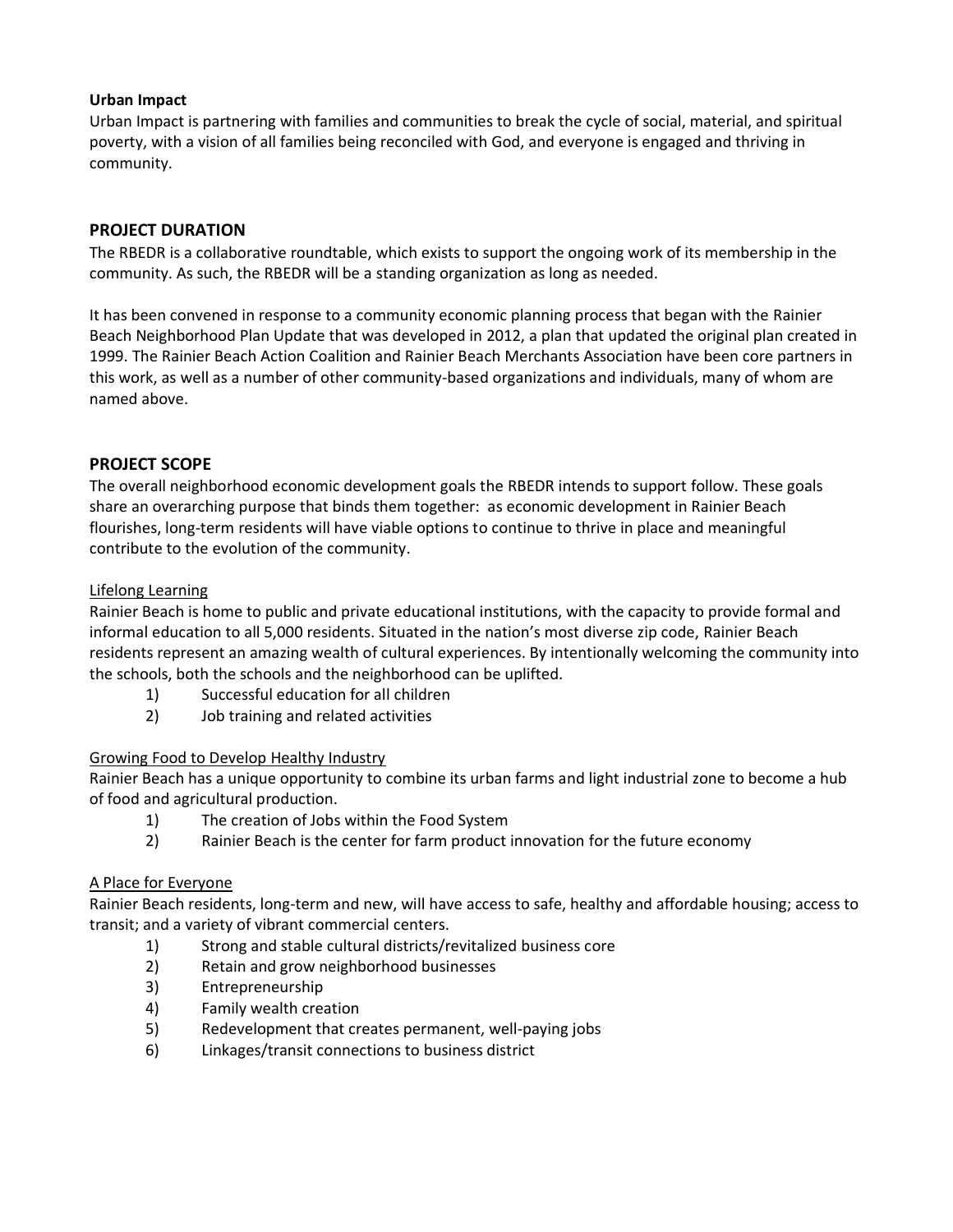# A Beautiful Safe Place

Strengthening the neighborhood through beautification increases public activity and once we are all out in the neighborhood together, we have opportunities to get to know each other. Look at areas of the neighborhood that need physical improvements light street lighting, crosswalk markings and public art. These efforts will work in tandem with public safety initiatives.

- 1) Bring neighborhood public safety advocates together to create an alliance that utilizes a comprehensive community plan to reduce crime by 20% in Rainier Beach
- 2) Public realm and streetscape improvements
- 3) Community Gathering

The strategies identified below reflect the prioritized efforts of our known work. They will shape our work for the 18 months, while remaining flexible enough to respond to new and time-sensitive opportunities. Each goal in this plan is supported by two to three strategies. These strategies are the standards against which we will measure our progress and impact.

**GOAL 1: Rainier Beach Economic Development Roundtable Development.** Continue to create a sustainable infrastructure for collaborative activities and initiatives to advance neighborhood economic development as defined in this document. Goals to move this priority forward over the next 18 months are:

- 1) Invest in developing the structure of the group, with a strong focus on members and leadership structure, decision-making, communication and ongoing meeting structure.
	- a. Convene a sub-committee that will create recommendations and bring forth proposals for the full group to consider.
	- b. Draft foundational documents to support sustained group action.
	- c. Consider and define what robust community engagement looks like in the structure of the roundtable. Develop community member welcome packet.
- 2) Develop strong communication mechanisms for the group.
	- a. Create contact database of members and a system for keeping this database up-to-date and current.
	- b. Develop communication system for keeping abreast of dates and other important information. Potential tools may include a listserv and group page.
	- c. Build a social media presence for the group, beginning with Facebook.
- 3) Establish baseline data for the business district to inform this work and track change over time in the neighborhood. Work with youth, community members, and relevant organizations to gather this data.
	- a. Business list
	- b. Property owners
	- c. System to track commercial spaces
	- d. Resilient database
- 4) Create an annual community event bolstering economic development in Rainier Beach and encouraging collaboration and volunteerism. This could include a job fair, a community panel discussion, or other type of event to foster dialogue with community to help shape what economic development looks like in Rainier Beach.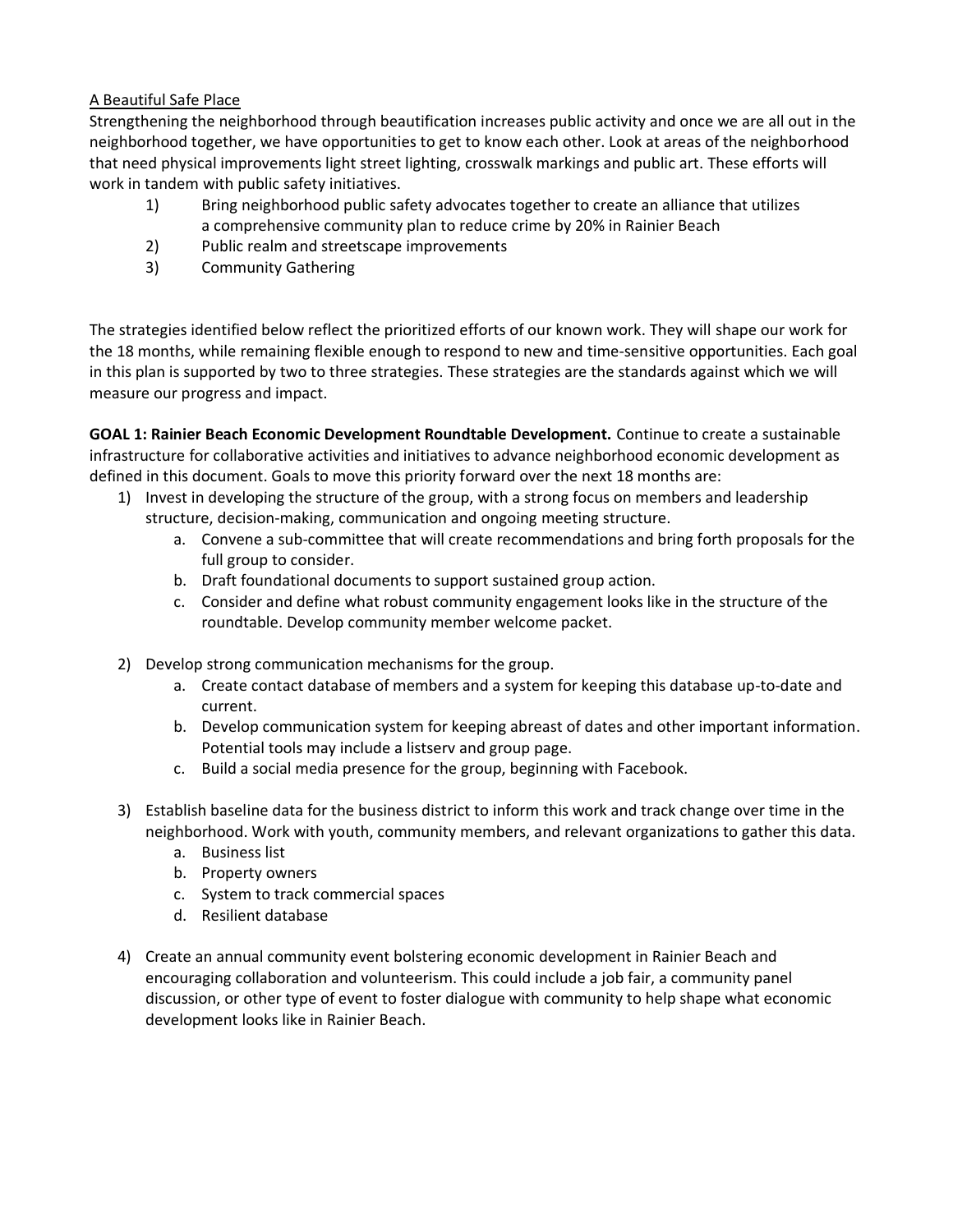**GOAL 2: Jobs and Economic Access Coordination.** This focus area is intended to dramatically increase the communities' access to information and opportunities. Goals to move this priority forward over the next 18 months are:

- 1) Establish a community "bulletin" board that creates access to learning, education, jobs, and access to services.
	- a. Identify the best technology for this work, as well as what community resources can be leveraged to do it. For instance, is there a current Roundtable member that has this technology created?
	- b. Develop policies for posting opportunities that create access, fairness and standards.
	- c. Launch regular and formal communication channels with local resources (for instance, schools, businesses, banks, etc.) to keep board up to date.
- 2) Establish a community calendar that creates access to events and other efforts in Rainier Beach related to economic development.
	- a. Identify the best technology for this work, as well as what community resources can be leveraged to do it. For instance, is there a current Roundtable member that has this technology created?
	- b. Develop policies for posting opportunities that create access, fairness and standards.
	- c. Launch regular and formal communication channels with local resources (for instance, schools, businesses, banks, etc.) to keep calendar up to date.
- 3) Consider how to cultivate key access points for jobs in the community, to increase access to job training and employment for residents.

**GOAL 3: Small Business Support and Entrepreneurship.** Small businesses are a strong economic driver for any local community, and there is a commitment to proactively support both opportunities to begin new ventures as well as grow and expand what already exists and keep neighborhood businesses in Rainier Beach. Goals to move this priority forward over the next 18 months are:

- 1) Business and commercial space matchmaking
	- a. Work with partners to articulate what neighborhood wants business district to be (desired business mix, flavor of existing small businesses, etc) to guide this work. This could include some analysis and qualitative data to understand the business strengths and opportunities in the district.
	- b. Cultivate relationships with property owners to know when commercial spaces are available and inform how they are listed.
	- c. Business recruitment efforts to bring in businesses desired by the community and complement existing businesses.
	- d. Develop business welcome package.
- 2) Develop core entrepreneurship support for existing small businesses to help them succeed and stay in Rainier Beach.
	- a. Develop partnerships with organizations who are invested in this work to identify what a structure/collaborative program might look like.
	- b. Consider resources outside of Rainier Beach and assess willingness to bring their work to Rainier Beach.
	- c. Identify existing small businesses who may have an interest in the program to gauge interest, need, and demand.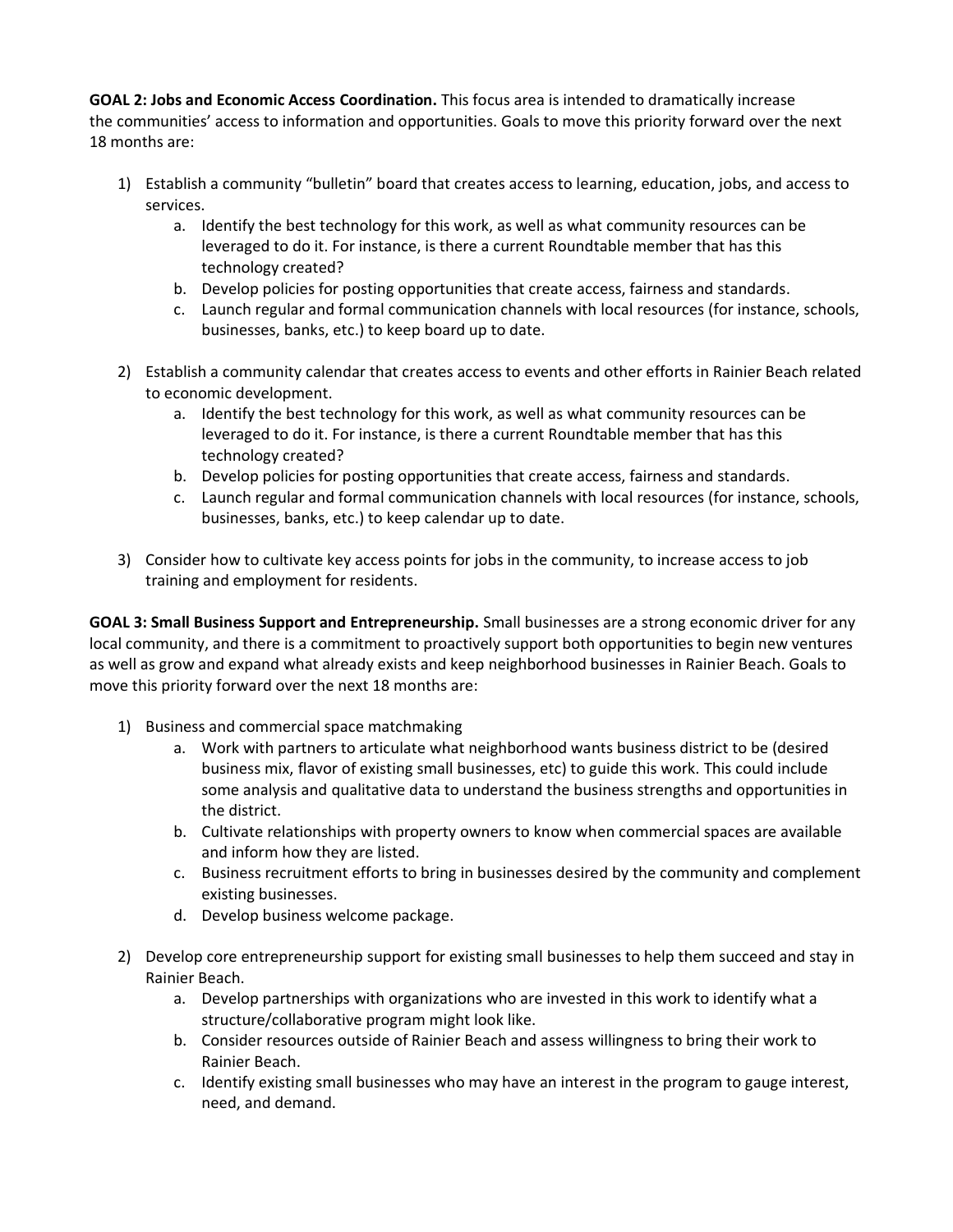- 3) Create the groundwork for a culturally relevant small business accelerator initiative.
	- a. Develop partnerships with organizations who are invested in this work to identify what a structure/collaborative program might look like.
	- b. Identify emerging small businesses who may have an interest in the program to gauge interest, need, and demand.

## **GOAL 4: Align development in Rainier Beach with community input.**

- 1) Provide a platform for early engagement with development projects. Build on position in the neighborhood to strengthen relationships with property owners and developers.
- 2) Explore options for collaboration with partners in real estate development. Explore community-led joint ventures opportunities.
- 3) 1-2 pager for property owners and developers that lay out priorities.

# **REGULAR MEETING TIME**

The Roundtable will meet on the First Wednesday of each month, from 2:00 – 3:30pm. The regular meeting place will the Rainier Beach Action Coalition Offices, located at 9013 Martin Luther King Jr Way S, Seattle, WA 98118.

# **MEETING GUIDELINES**

- 1) **R.S.V.P**. When asked via phone, email, or electronic calendar to attend a meeting/conference call, be sure to reply. Meetings are structured and spaces/lines/refreshments secured on the basis of expected attendance.
- 2) **Arrive Early.** If this isn't possible, arrive at the scheduled time at the latest, but never late. Don't assume that the beginning of a meeting will be delayed until all those planning to attend are present. If you arrive late, you risk missing valuable information and lose the chance to provide your input. Also, you shouldn't expect others to fill you in during or after the meeting; everyone is busy, and those who were conscientious enough to arrive on time shouldn't have to recap the meeting for you.
- 3) **Come Prepared.** Read the past meeting minutes prior to the meeting. Bring something to write on as well as to write with. If you know you'll be presenting information, ensure that your handouts and PowerPoint slides, etc., are organized and ready.
- 4) **Do Not Interrupt.** Hold your comments until the Chair asks for comments, unless, open discourse throughout the meeting is encouraged. Also, don't interrupt other attendees. Hold your comments to others until after the meeting is adjourned. Side conversations are disruptive to other participants and inconsiderate of the Chair.
- 5) **Abstain from Electronics.** As the notice posted at the beginning of films in movie theaters says, "Please silence cell phones and pagers". Activate vibrate, voice mail, or forward messages to another phone.
- 6) **Speak in Turn and Keep Questions/Comments Brief.** When asking a question, it's helpful to raise your hand than to blurt out your question. Other participants may have questions, and the Chair must acknowledge everyone. When asking questions, be succinct and clear. If your question is detailed, break it into parts or several questions, asking only one question at a time.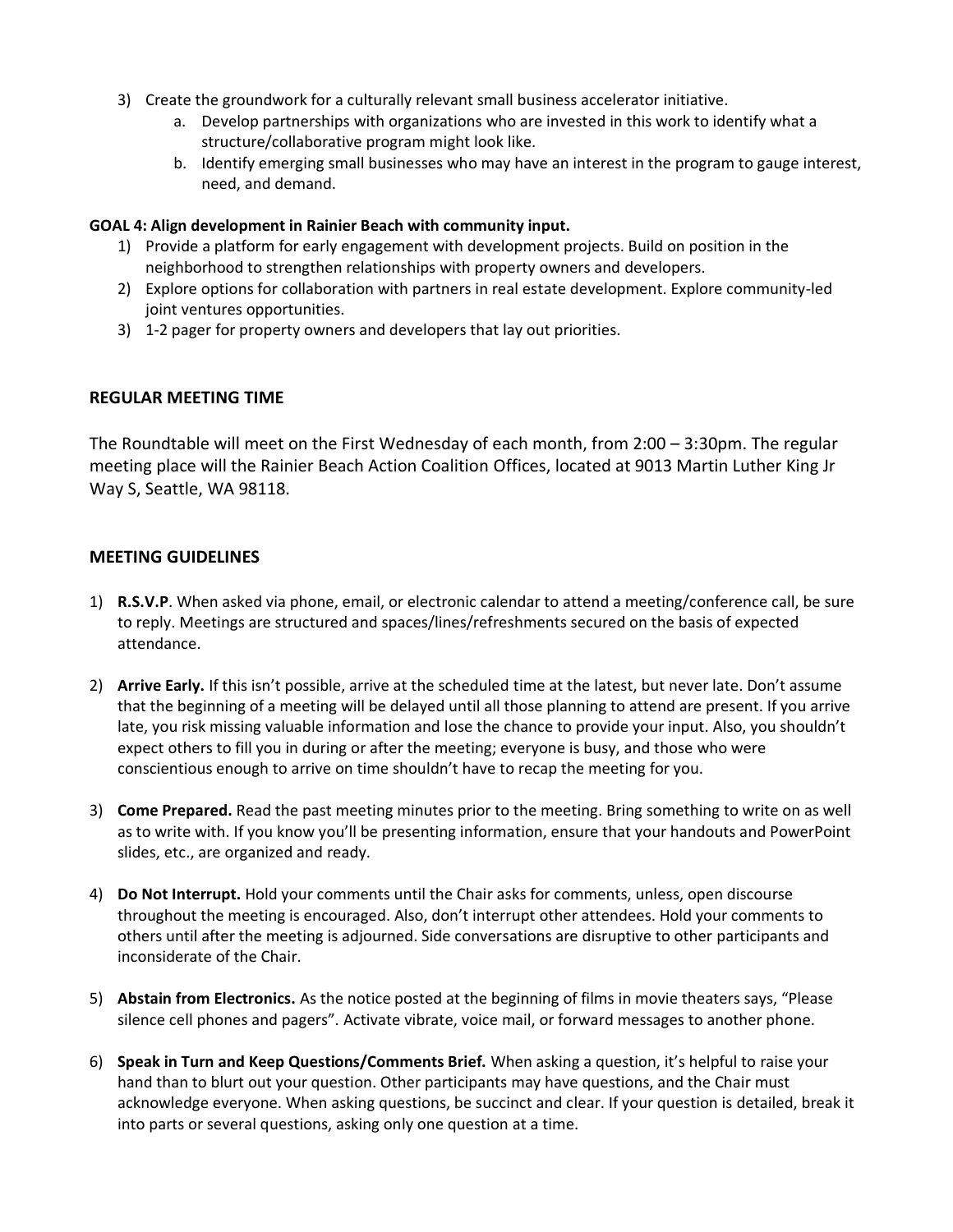- 7) **Pay Attention**. Listen to the issues the Chair addresses, the questions from other participants, and the answers provided. You don't want to waste meeting time asking a question that's already been asked.
- 8) **Be Patient and Calm.** Do not fidget, drum your fingers, tap your pen, flip through or read materials not concerning the meeting, or otherwise act in a disruptive manner.
- 9) **Attend the Entire Meeting**. Leave when the meeting is adjourned. Leaving before the end unless absolutely necessary and unless you have given prior notice - is disruptive and inconsiderate of other participants and the Chair.
- 10) **Respond to Action Items**. After the meeting, complete any tasks assigned to you as expeditiously as possible; file your meeting notes or any minutes for later review or to prepare for future meetings.

# **ROLES:**

## Convener

The role of the convener is to facilitate the general RBEDR group process, set Oversight Committee meetings agenda, manage general logistics including documentation and communication, and nurture stakeholder relationships. In addition, the Convener will support working group leads by communicating high priority issues to other working groups when needed. The convener will be a voting member of the Oversight Committee.

Specifically, the Convener will be responsible to:

- Maintain and or expand current Coalition membership
- Serve as liaison between workgroups and the Oversight Committee
- Develop Coalition meeting agendas
- **EXECT** Serve as moderator of Coalition meetings (stay 15 minutes after meeting to network and evaluate meeting)
- Designate a recorder for each Coalition meeting
- Contact and coordinate with members about Coalition responsibilities
- Deal with Coalition members fairly, sensitively and confidentially
- Promote collaboration, conflict resolution and decision-making
- Be open to diverse opinions and points of view

## Time Commitment:

- Approximately 3 hours per month
- Attend Coalition and Oversight Committee meetings, and major Coalition activities
- One-year availability

## Qualifications:

- Ascribe to Coalition mission, goals and bylaws
- Possess strong leadership and organizational skills
- Be familiar with or willing to learn principles of parliamentary procedure

## Oversight Committee

The role of the Leadership Oversight Committee is to ensure the smooth operation of the coalition, and will be chosen the by the membership at large through nomination and vote. It is responsible for developing the vision and priorities, identifying and recruiting members to the working groups, providing direction for the work of the working groups, and providing for the material needs and logistics of the overall effort. The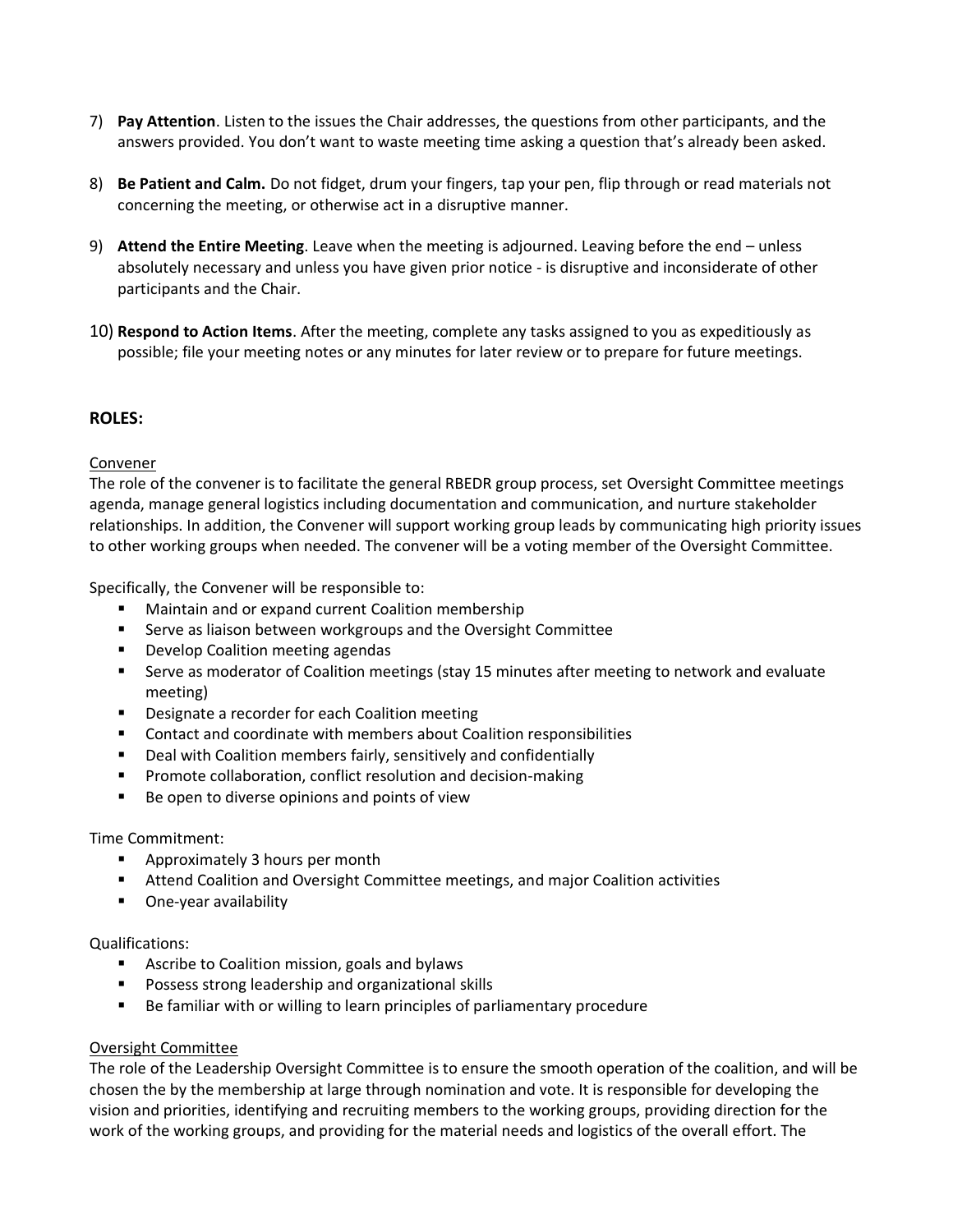leadership group will work with the Convener to support the needs of the coalition, and will meet minimally once every three months.

The Convener will serve as Chair of the Oversight Committee, and the powers of the Oversight Committee include:

- Voting rights
- Ability to give signing rights to individuals on the RBEDR's behalf
- Money management
- Represent RBEDR in person or writing (with approved vote)
- Hiring and firing
- Set direction, policies, procedures for the RBEDR
- Enter into contracts
- All other legal activities granted a board under the Washington and IRS law

Two specific roles on the Oversight Committee will be established, including Convener-Elect, and Secretary-Treasurer. Their roles follow:

The Convener-Elect will be responsible to:

- Preside over Coalition meetings in the absence of the Convener
- Assume the role of Convener in the event of the Convener's inability to complete a responsibility or term
- Consult with workgroup chairs as needed
- Perform other duties as directed by the Convener

Time Commitment:

- Approximately 1-2 hours per month
- Attend Coalition and Oversight Committee meetings, and major Coalition activities
- One-year availability

Qualifications:

- Ascribe to Coalition mission, goals and bylaws
- Possess strong leadership and organizational skills
- Be familiar with or willing to learn principles of parliamentary procedure

The Secretary-Treasurer will be responsible to:

- Serves as secretary to Coalition and Oversight Committee
- Assists with Coalition/Oversight Committee meeting agenda layout and distribution
- Notifies Coalition/Oversight Committee members of upcoming meetings 2 weeks in advance
- Locates and secures facilities and arranges food for meetings
- Takes meeting minutes and distributes electronically to members within 2 weeks of meeting.
- Maintains current roster
- Serves as custodian for all records and reports
- Collects dues (if any) and maintains financial records

Time Commitment:

- Approximately 2-4 hours per month
- Attend Coalition and Oversight Committee meetings
- One year availability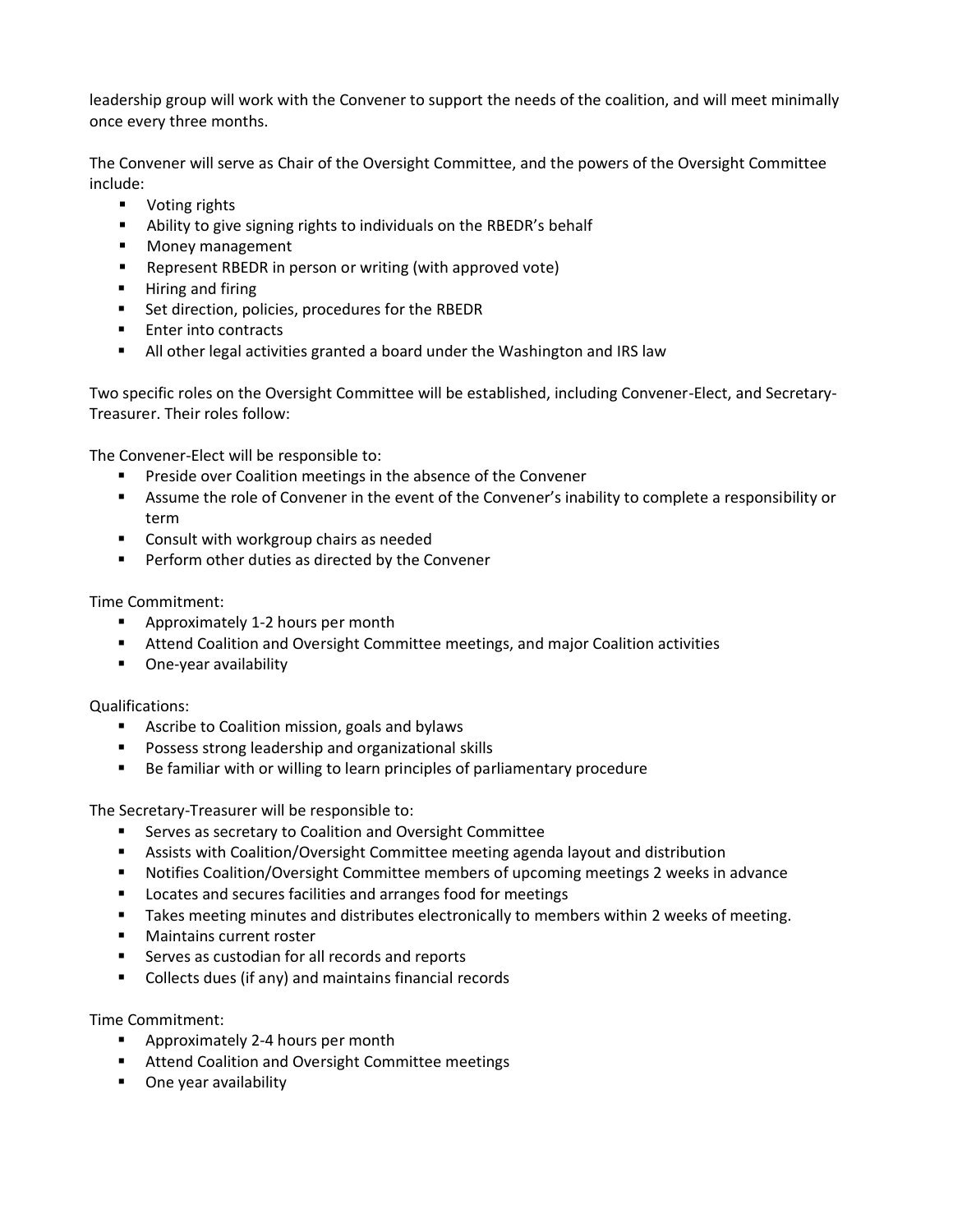Qualifications:

- Strong organizational skills
- Strong communication skills

# Nomination and Election of Oversight Committee Roles

When a gap in leadership is identified – and at a minimum of once per year – the Oversight Committee will identify that gap and bring it to the full Coalition for discussion. A nomination process and a vote, as described in the decision-making section of this charter, will then take place to identify new potential leadership. Nominations can happen by referral or self-nomination.

## Adhoc Working Groups

Adhoc working groups will work on RBEDR priorities and provide recommendations to the Oversight Committee. Working groups will carry out their work consistent with the guiding principles and ground rules for the project as a whole. Adhoc working groups will be composed of members recruited by the Oversight Committee, but may involve other interested participants. Additionally, a working group Chair will be identified. Adhoc working groups will meet regularly as needed to carry out their work and review project status and needs.

The Working Group Chair will be responsible to:

- Serve as liaison for Work Group to Oversight Committee and Coalition
- Develop Work Group agenda
- Serve as moderator of Work Group meeting (stay 15 minutes after meeting to network/evaluate meeting).
- Designate a recorder for each meeting of the Work Group
- Contact and coordinate with members about Work Group responsibilities
- Deal with members fairly, sensitively and confidentially
- Promote collaboration, conflict resolution and decision-making
- Be open to diverse opinions and points of view

## Time Commitment:

- Approximately 2 hours per month
- Attend Work Group, Coalition meetings and major events
- One-year availability

## Qualifications:

- Ascribe to Coalition mission, goals and bylaws
- Possess strong leadership and organizational skills
- Be familiar with or willing to learn principles of parliamentary procedure

## Member At Large

To participate in the Roundtable as an active member, participants are asked to agree to the following terms:

We, [organization name], are committed to be an active member of the Rainier Beach Economic Development Roundtable (RBEDR). We are committed to the vision, goals, objectives and strategies that have been set forth by the Roundtable, and are dedicated to actively supporting the planning and collaboration that such coalitions undertake.

We acknowledge the contributions and expectations of the other members of the RBEDR, and see the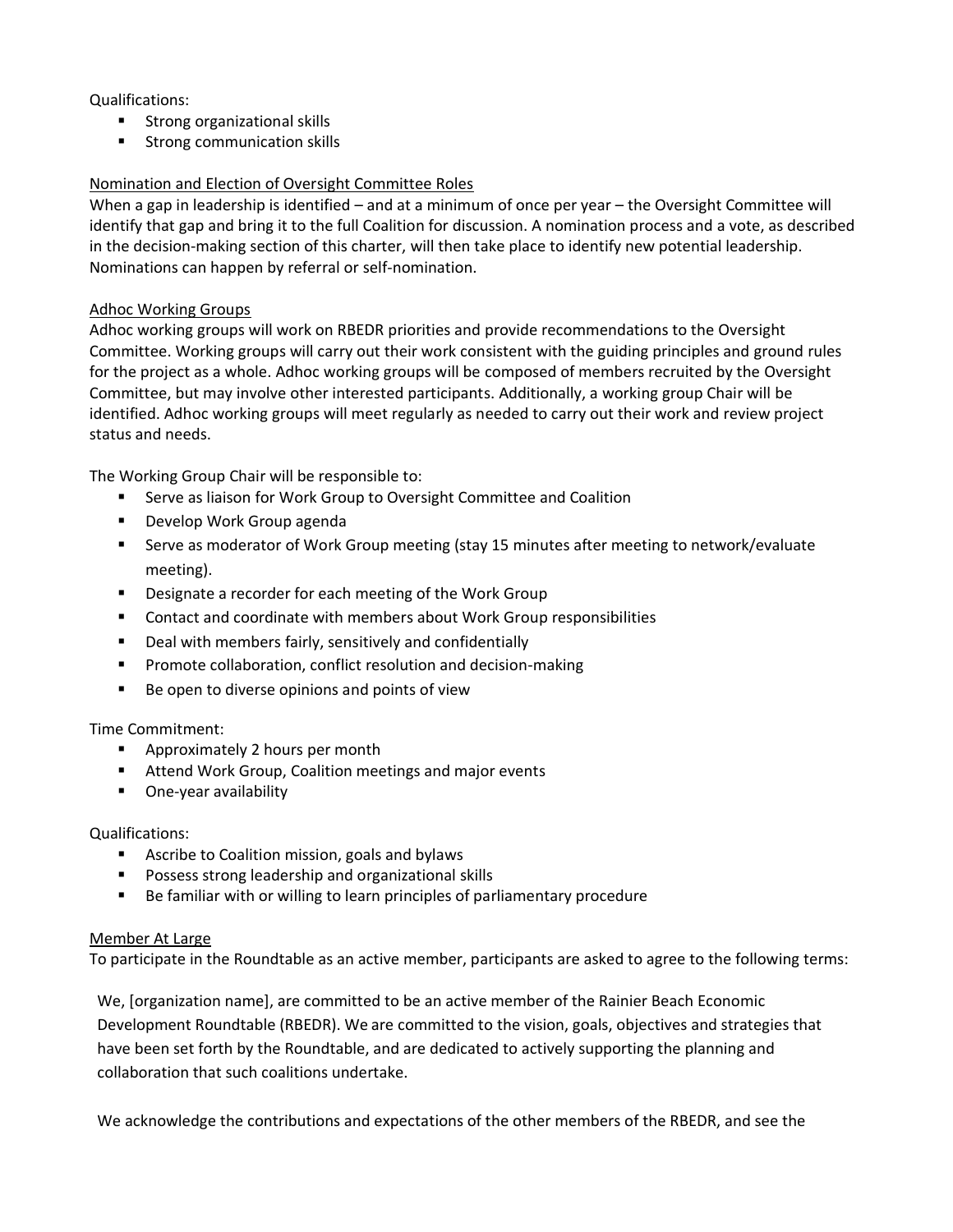benefits of membership including:

- The ability to vote on issues brought to the Roundtable
- Advocacy and action for identified issues
- Access to community calendar, newsletter, website
- Access to resources and educational opportunities
- Connection to other members and priority populations
- Access to resources to support participation

#### **As full members of the Roundtable, we agree to do the following:**

- Attend a certain number or percentage of meetings (70% minimum or lose voting capability)
- Serve on a Adhoc Working Group, as determined by the coalition
- Commitment to share information
- Commitment to volunteer as outlined below
- Financial or in-kind pledge as outlined below
- **EXECT** Agreement to adhere and uphold committee values: equity, diversity, sustainability, connection and action.

#### **Specifically, our organization will commit the following resources to the coalition:**

| $\Box$ Meaningful financial contribution (suggested: \$35/year, small neighborhood-based organizations; |
|---------------------------------------------------------------------------------------------------------|
| \$110/year, intermediary organizations.)                                                                |

 $\square$  Support in one of these areas:

- $\Box$  Access to volunteers for Roundtable tasks
- $\Box$  In-kind contributions of staff time, material resources, meeting space, refreshments, or incentive items in the following ways:
- $\square$  Connections to other key organizations/individuals
- $\square$  Share the following expertise: